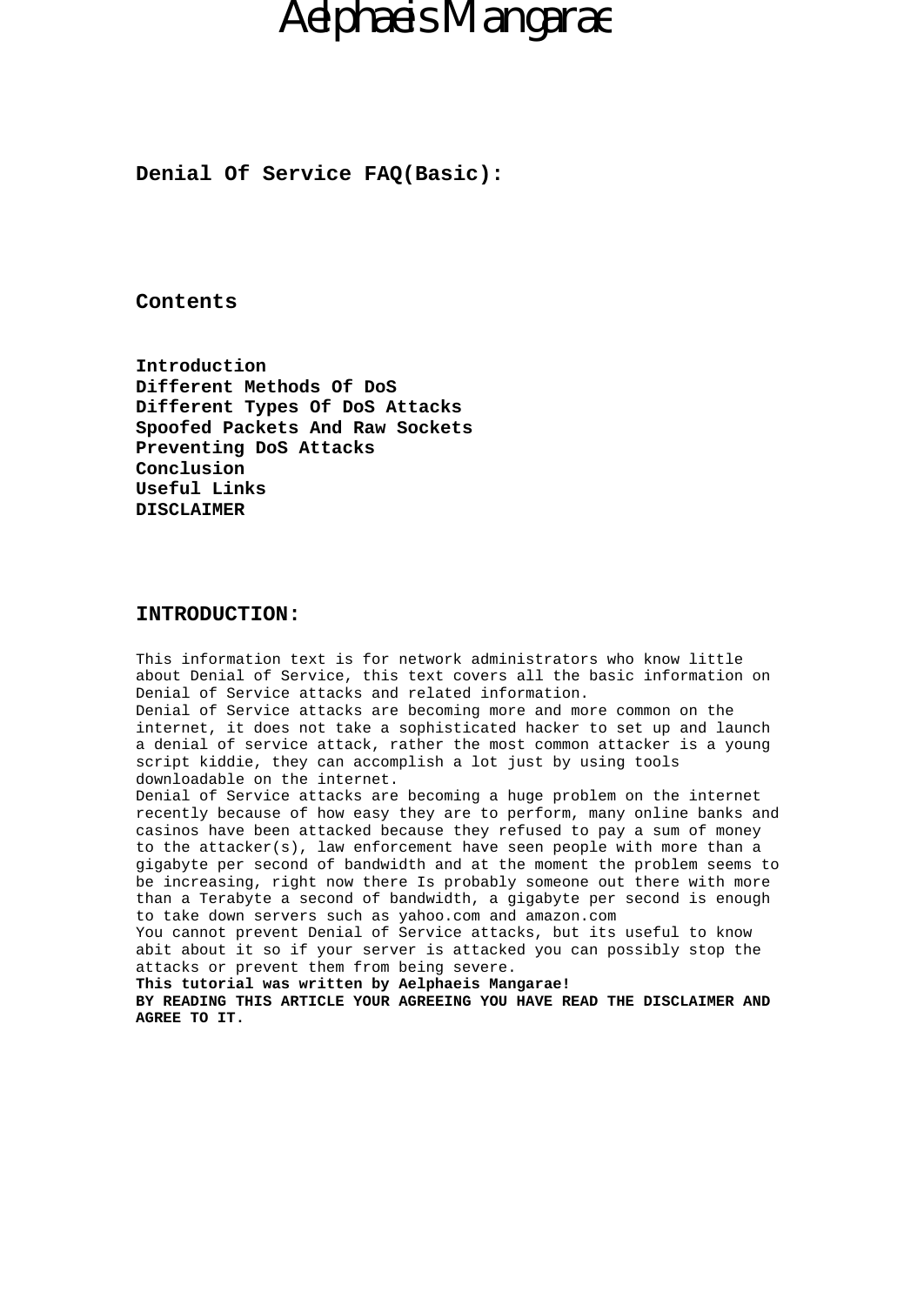### **DIFFERENT METHODS OF DoS:**

### **DoS:**

A DoS attack is when the attacker launches an attack from his or her own computer, this is done by sending packets of data to the remote computer, for each packet sent the target machine receives one, this is a very uncommon form of denial of service because the attack most of the time is very unsuccessful and at times can be easily traced. DoS attacks are usually carried out by amateur script kiddies who have no idea what the "hacking tool" there using actually does at all, they think they have a chance of taking down a web server just using there own computer, most of the time the script kiddie finds out there wrong and moves on to use another "hacking tool" or possibly uses tools to perform DDoS (Distributed Denial Of Service) attack(s)

#### **DDoS:**

DDoS (Distributed Denial of Service) attacks are the most common form of denial of service an attacker uses.

If an attacker wishes to launch a Denial of Service attack, he infects thousands or even tens or hundreds of thousands of machines with a bot, usually this bot logs into an IRC ch[at room from t](http://www.yahoo.com/)he infected machine and waits for the attacker to give commands, the attacker then types in a command for example "\$flood ICMP www.yahoo.com" the bots in the IRC room receive this command and send ICMP packets to the remote target, because the attacker has so many bots and the bots are on fast servers the attack is often successful in shutting down the remote target or denying service to legitimate users trying to access that server. Sometimes the attacker chooses to manually infect victims that he or she can use for attacks, the attacker usually does this by making an IRC bot that goes into IRC rooms and uses social engineering to get people to visit a website that exploits a security hole in Internet Explorer (generally Internet Explorer because its so insecure) and downloads his bot onto there computer. Recently building up a large "army" of bots to use for attack has become quite easy, there are many bots on the Internet available for

download such as Forbot, RxBot and Agobot, these bots spread by scanning the internet for certain ports/services and attempting to exploit them and infect the remote computer, this type of spreading can be very useful when the bot is using a **0day exploit.** DoS bots usually have standard flooding, such as **ICMP**, **UDP**, **TCP**, and **SYN** Flooding.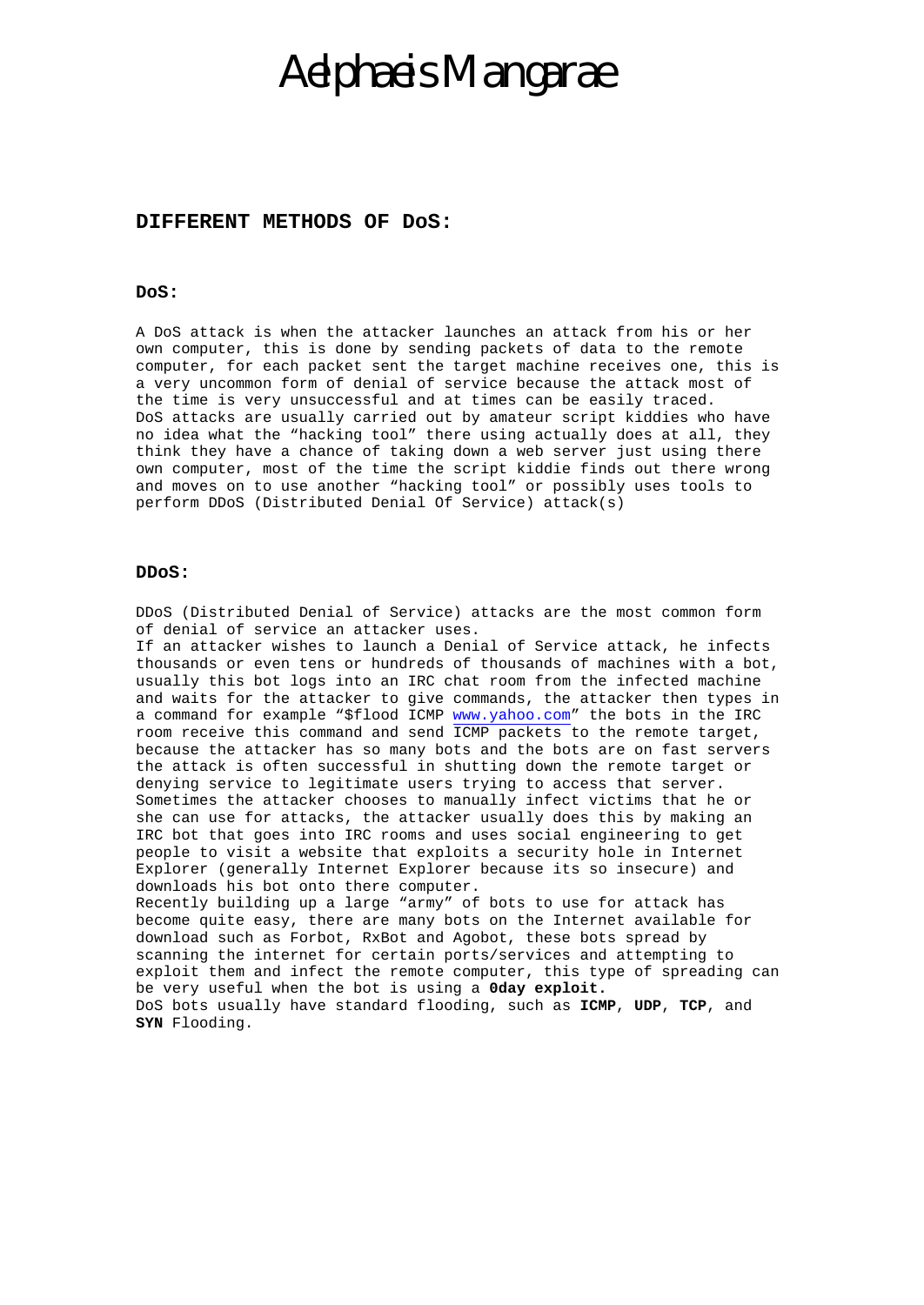#### **DRDoS:**

DRDoS (Distributed Reflected Denial of Service) is quite an uncommon type of denial of service attack because usually it is not required to take down a large server, although was used once by the infamous "Mafia Boy" who took down cnn.com, yahoo.com, amazon.com and ebay.com DRDoS is when an attacker sets his bots to flood different Intermediate hosts with spoofed packets, for example the attacker sets half his bots to flood yahoo.com with spoofed ICMP packets and half ebay.com with spoofed ICMP packets, the spoof packets look like they have come from microsoft.com so yahoo.com and ebay.com unknowingly flood microsoft.com, because the source of these packets is spoofed, ebay.com and yahoo.com will reply to the spoofed source, for each packet the attacker sends to yahoo.com or ebay.com its possible that yahoo.com or ebay.com may have thousands of machines on the same IP Address, each of these machines will reply to the spoofed ICMP packet, therefore amplifying the power of the attack greatly. Below I have inserted a diagram showing how DRDoS works.

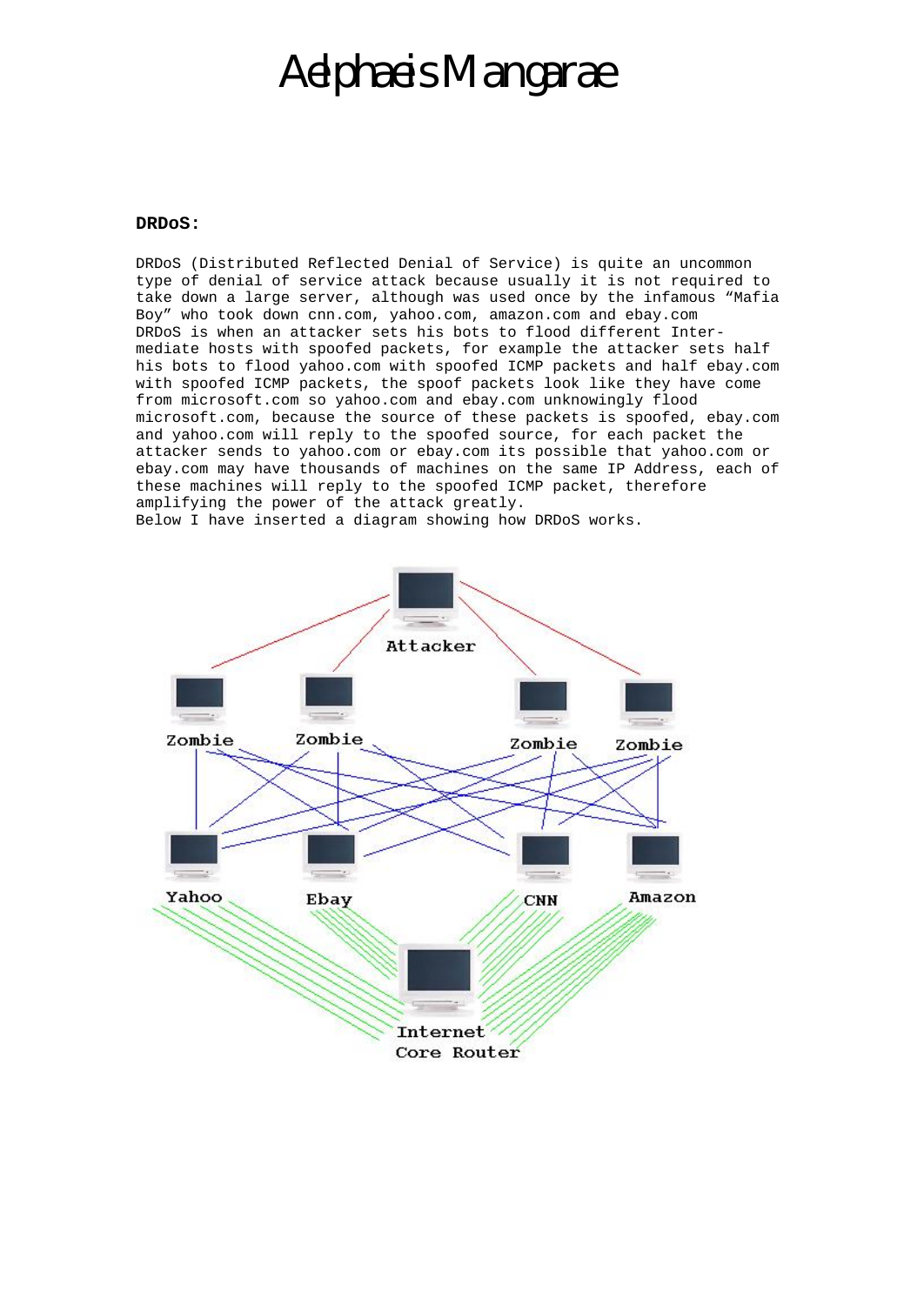**Red Lines:** Connection from attackers from computer to zombies computer, that the attacker uses to tell the zombies to attack.

**Blue Lines:** Zombies sending spoofed ICMP packets, these ICMP packets look like they came from the Internet Core router the attacker wishes to attack. **Green Lines:** Each of the computers connected to ebay.com, yahoo.com, cnn.com and Amazon.com are replying to the spoofed ICMP packets, therefore, flooding the Internet core router.

**Note:** I doubt very much someone would be able to use cnn.com or any other website like it as a inter-mediate host, however there are big networks out there that could used for reflecting packets off.

### **DIFFERENT TYPES OF DoS ATTACKS:**

#### **ICMP:**

ICMP flooding is probably the most common type of Denial of Service attack, since nearly all websites reply to ICMP packets, its easy to use ICMP flooding to shut them down. ICMP flooding works by sending a lot of ICMP packets to the target machine, for each packet sent the remote computer has to reply to each one, meaning it would exhaust the machines bandwidth so a legitimate user could not access the server. ICMP packets are better known as "Pings", they are used to see if a remote computer is online.

#### **UDP:**

UDP flooding is when the attacker sends garbage packets from UDP port(s) to UDP port(s) on the remote computer, since UDP is a connectionless protocol UDP flooding can be very effective.

### **TCP:**

TCP flooding can simply be done by making thousands of connections to the remote computer therefore maxing out the maximum amount of connections the remote computer can receive, another form of TCP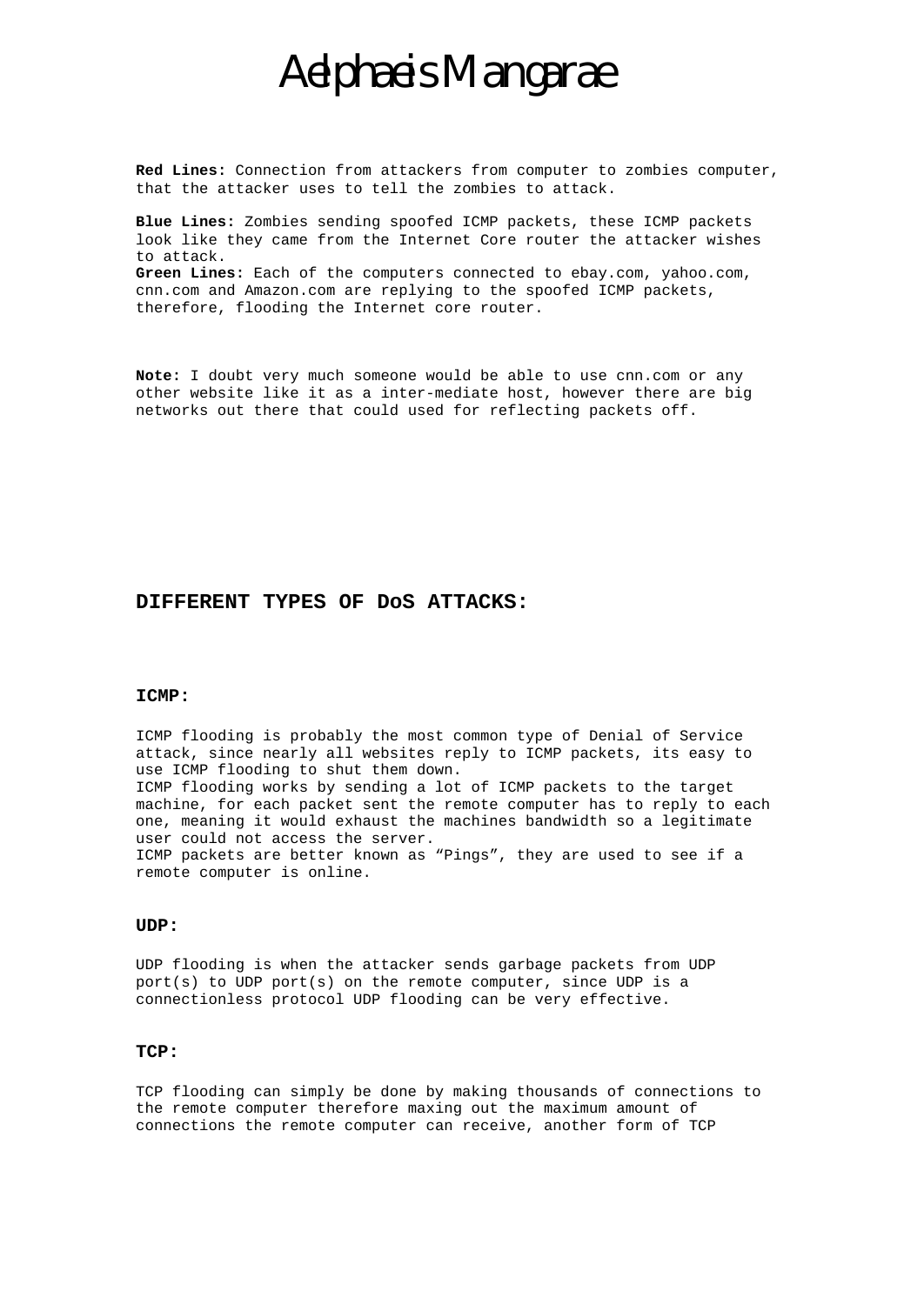Flooding is when the attacker connects via TCP and sends garbage data, lagging the remote computer.

### **TCP SYN:**

When a computer wishes to make a connection to a remote computer, it does what is called a **3 Way Handshake,** first the computer that wants to connect sends what is called a **SYN** packet, the remote computer then receives that packet and sends a **ACK** packet back, to confirm it received the **SYN** packet, the connecting computer then attempts the connection.

Obviously if you flood a remote computer with **SYN** packets, its going to send back an **ACK** packet wasting its bandwidth, not only that but if the remote computer never attempts the connection the target computer can be left waiting for a connection, therefore its possible to max out the remote computers connection ques, the amount of bandwidth this attack uses is very minimal, although if done on a very large scale could effect the bandwidth of a web server.

#### **MAIL BOMBING:**

This type of denial of service attack is usually done by amateur script kiddies, **Mail Bombing** is when the attacker sends thousands of emails to an email address flooding it, these attacks are usually pretty harmless.

However if coordinated correctly could be used to max out an SMTP server or possibly harass users of a certain ISP.

The extent to what this type of flooding could do, I think is greatly under estimated because this type of attack is only carried about my amateur script kiddies and has never been used on a large scale (yes i know you think its ridiculous.)

This type of attack doesn't really exploit bandwidth, although it could, but rather Hard Drive space and peoples time, having to delete thousands of emails can be a timely procedure, some free web based email services only let you delete the emails one by one, so obviously deleting the emails won't even be an option.

This type of attack most of the time is easily traced, all you need to do is get the source IP Address of the email, find out information on the ISP the attacker is using (do a Whois) and email them.

### **OTHER:**

There are many other types of Denial of Service attacks, all DoS attacks are is when an attacker uses bandwidth to max out the bandwidth or other resources of another system or systems, a way an attacker could max out the bandwidth of a server could be by making his zombie computers load the webpage on a web server repeatedly, so all the bandwidth from the host computer would be maxed out. Not that long ago Blackcode.com was attacked by a Denial of Service attack, the attacker used zombie machines to continually load the php modules of the forum on blackcode.com, therefore maxing out the server.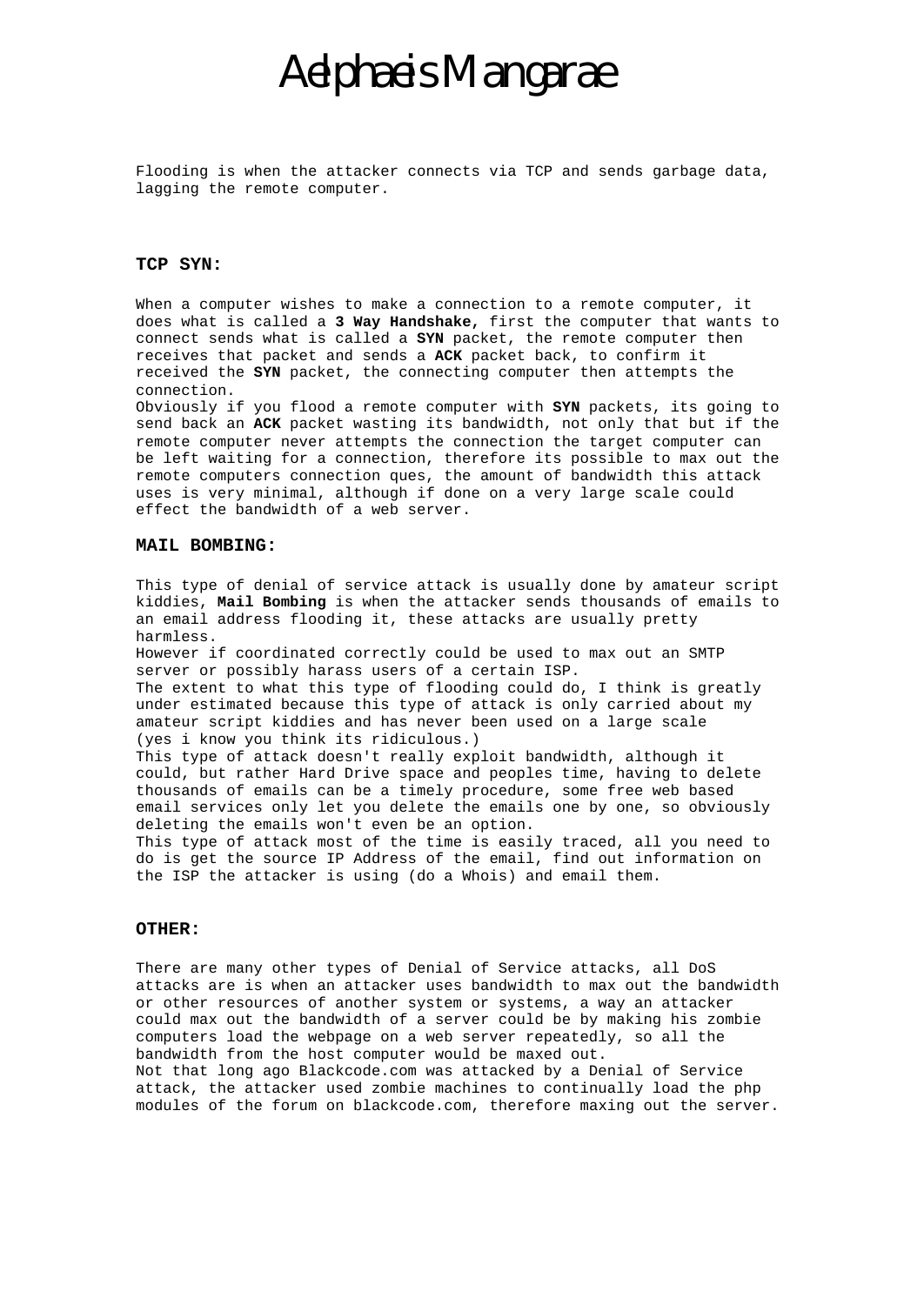A good way of trying to prevent some types of Denial of Service attacks is by not allowing the same IP Address to make more than one connection to your web server therefore the zombie machines couldn't take up much bandwidth unless there were a lot of them making and connections and flooding.

## **SPOOFED PACKETS AND RAW SOCKETS:**

Raw sockets are pretty much the same as normal sockets, except you are able to control the packets you send better.

With normal sockets you can supply information like the destination IP Address and the data to be sent with it.

You see with raw sockets, you are able to completely create the packet, including the **source address of the packet and TTL (Time to Live)** which of course could be faked.

All versions of Linux support raw sockets, however its only in Windows 2000, XP and 2003 (Winsock Version 2) that support raw sockets, however who still uses Windows 9x?

So if you have a good version of Windows it will support raw sockets, however many of you have heard of Steve Gibson.

I won't go into to much details about Steve Gibson and his propaganda, but anyway, Steve basically said that script kiddies are going to use Windows XP to launch DoS service attacks and because it has raw sockets they could use ip spoofing "hack tools" which of course if you read this article is basically incorrect the attacks just aren't effective and script kiddies aren't going to co-ordinate them effectively like Steve makes out, Raw sockets have been disabled in Service Pack 2, just as Steve Gibson wanted.

You don't have to worry any more about attackers using DDoS bots that have spoofed packet support in them because SP2 does not support raw sockets so they can't spoof the IP (at the current moment I don't think they have found away to disable SP2's raw sockets.)

However script kiddies know that SP2 disables raw sockets, so obviously there not going to download it.

Raw sockets will still be used in DDoS bots I'm sure that bot coders will soon find away around SP2 disabling raw sockets, if they haven't already done so, if someone attacks you and the IP Address of the packets is spoofed, it's virtually impossible to trace them (using the packets that are sent at you.)

With raw sockets you can create the packet entirely, below is a diagram, of an IP header.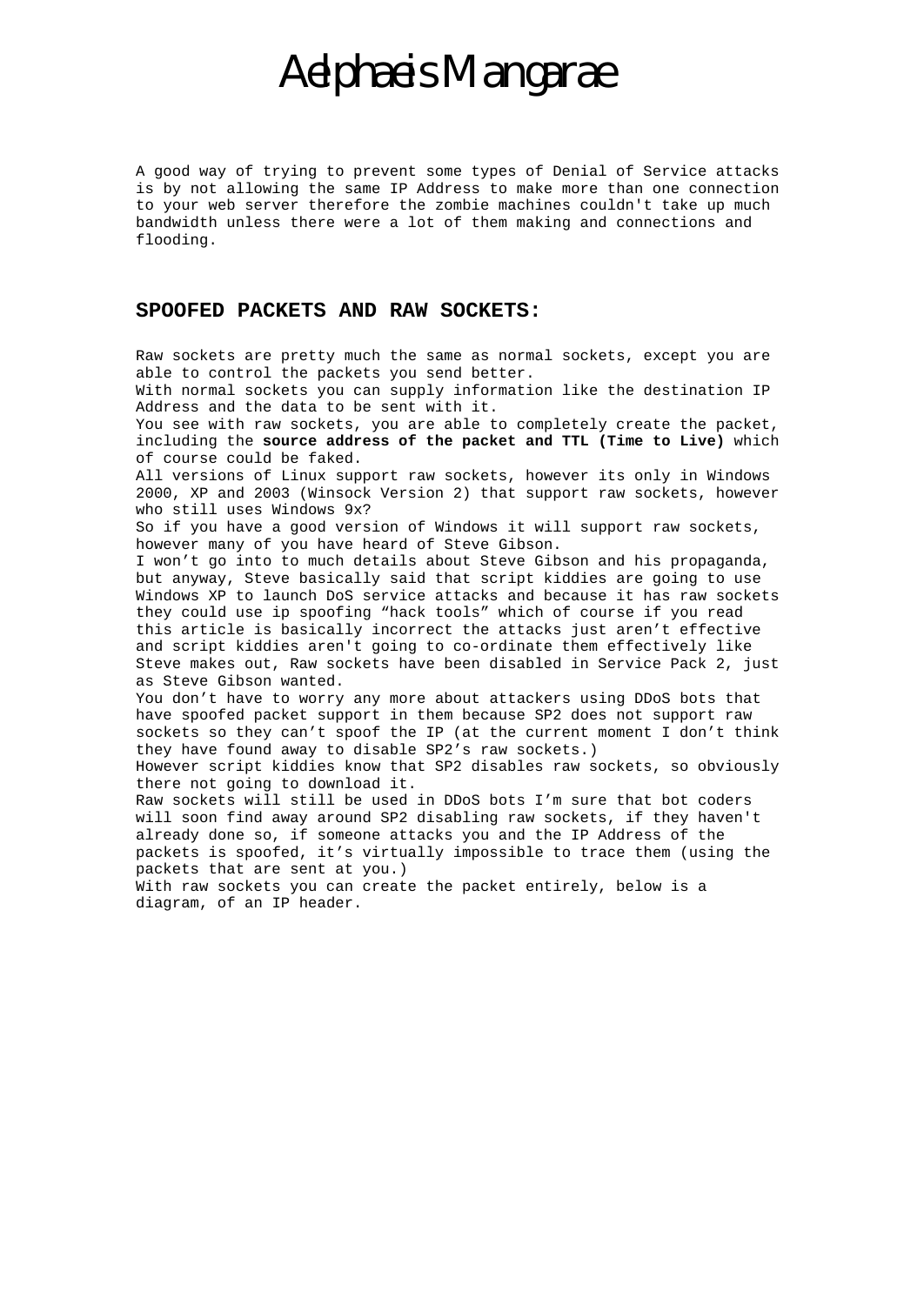| Version                        | <b>THL</b><br>4 bits $\vert$ 4 bits $\vert$ | TOS<br>8 bits      | Total Length<br>16 bits       |                            |  |  |
|--------------------------------|---------------------------------------------|--------------------|-------------------------------|----------------------------|--|--|
| Identification<br>16 bits      |                                             |                    | $Flaqs$  <br>$3 \text{ bits}$ | Fraqment Offset<br>13 bits |  |  |
| Time to Live<br>8 bits         |                                             | Protocol<br>8 bits | Header Checksum<br>16 bits    |                            |  |  |
| Source Address<br>32 bits      |                                             |                    |                               |                            |  |  |
| Destination Address<br>32 bits |                                             |                    |                               |                            |  |  |
|                                | Padding                                     |                    |                               |                            |  |  |

I stole the diagram from **Black Sun Research Facility**, so credits to them for the diagram.

## **PREVENTING DoS ATTACKS:**

#### **PROTECTING YOUR BOX FROM BECOMING A ZOMBIE:**

Most DoS attacks are possible because an attacker has a large army of zombies to use to attack web servers, you can help stop this by making sure your computer is not infected with any type of bot. There are several signs that may indicate that your computer is infected with one of these bots, such as:

1. Your computer shows a connection to a server on port 6667 (the port used by IRC) even though your not using an IRC Client and are not connected to IRC in any known way. You can see the connections going to and from your computer by going into command prompt and typing netstat -n (will show IP Addresses and Ports.)

2. Your Anti-Virus shows that you are infected with a virus, however keeps terminating for an unknown reason, this is more likely to be caused by a trojan, however if your computer shows that you are infected with a bot, then this may be why your Anti-Virus program is terminating.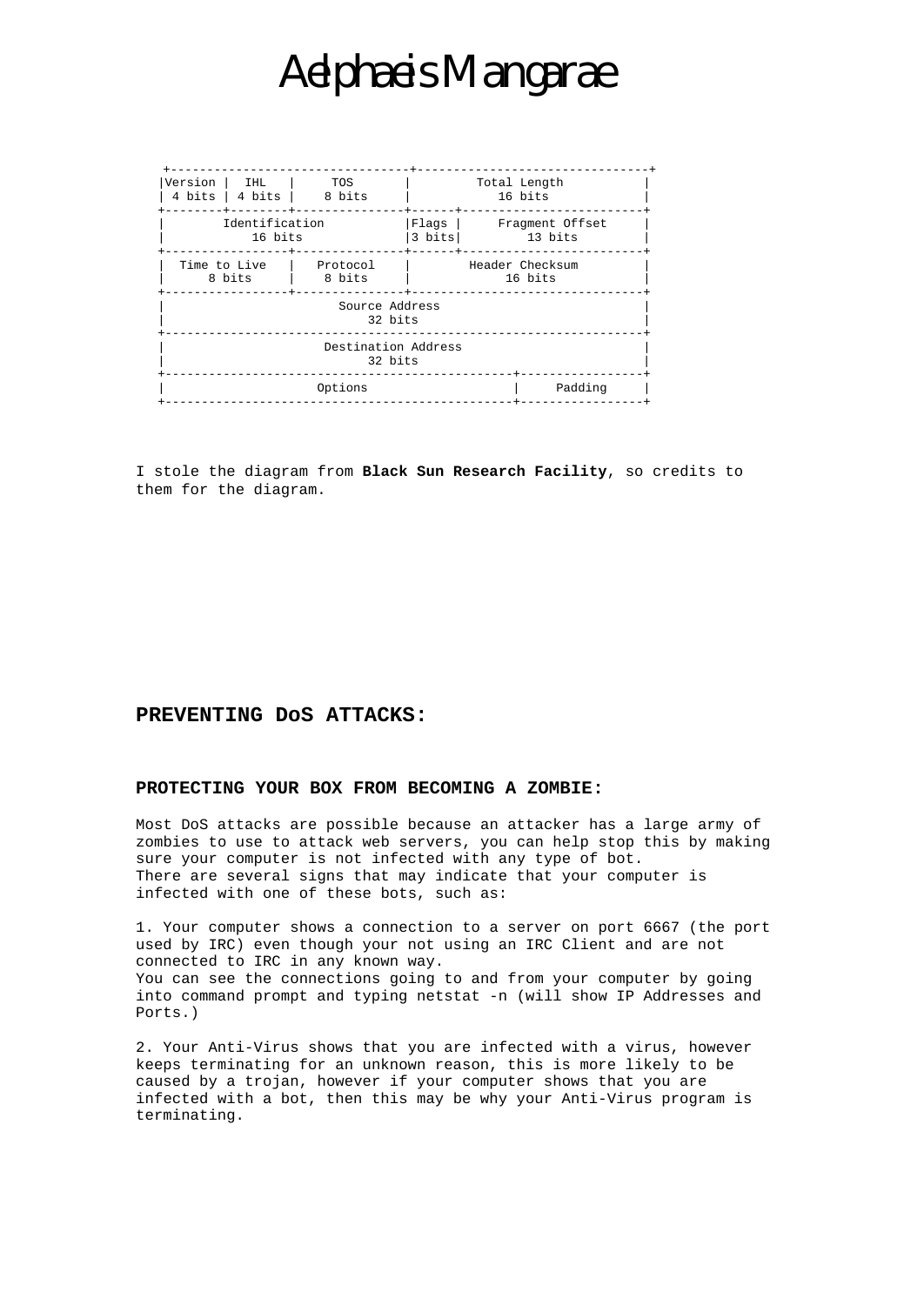3. At certain times your upload bandwidth is very slow for an unknown reason.

4. Your firewall asks you if your wish to allow an unknown exe file to access to the internet so it can send ICMP packets to certain domain name.

5. Your firewall reports that windows explorer or another important windows program has been high jacked or changed since last time it has run and wishes to make a connection to a certain domain or send ICMP packets to a certain domain.

6. Your computer is not up to date with the latest security patches and the software your using is out dated, if this is the case its more than likely your computer has been compromised by a bot and infected, bots spread by using exploiting vulnerabilities, although some use 0day exploits, so updating your software and patching doesn't always help, so you might want to install a Firewall if you haven't already. With bots constantly scanning the internet, if your computer is not secure its likely your computer is helping contribute to a DoS attack(s) on web servers.

7. For an unknown reason there is literally thousands of outgoing connections from your computer, this may be a bot connecting to a remote web server trying to max out the connection ques.

### **PREVENTING YOUR NETWORK FROM BEING A REFLECTIVE HOST:**

DRDoS (Distributed Reflected Denial of Service) attacks can be very powerful, sometimes an attacker could go from having 100 MB of bandwidth, to literally tens of gigabytes using intermediate host(s) to reflect packets off, its very important that if you are a network administrator you are able to make sure your network cannot be used in a reflected attack against another server.

A good way of making sure your network will not reflect packets onto another network is to make sure that your network will only forward IP packets to computers inside your own network, you can do this by configuring your router to only forward packets to nominated IP Addresses, such as the IP Address of your website if you are hosting one on your network as well as network IP Addresses such as:

| 0.0.0.0/8      | - Historical Broadcast     |
|----------------|----------------------------|
| 10.0.0.0/8     | - RFC 1918 Private Network |
| 127.0.0.0/8    | - Loop back                |
| 169.254.0.0/16 | - Link Local Networks      |
| 172.16.0.0/12  | - RFC 1918 Private Network |
| 192.0.2.0/24   | - TEST-NET                 |
| 192.168.0.0/16 | - RFC 1918 Private Network |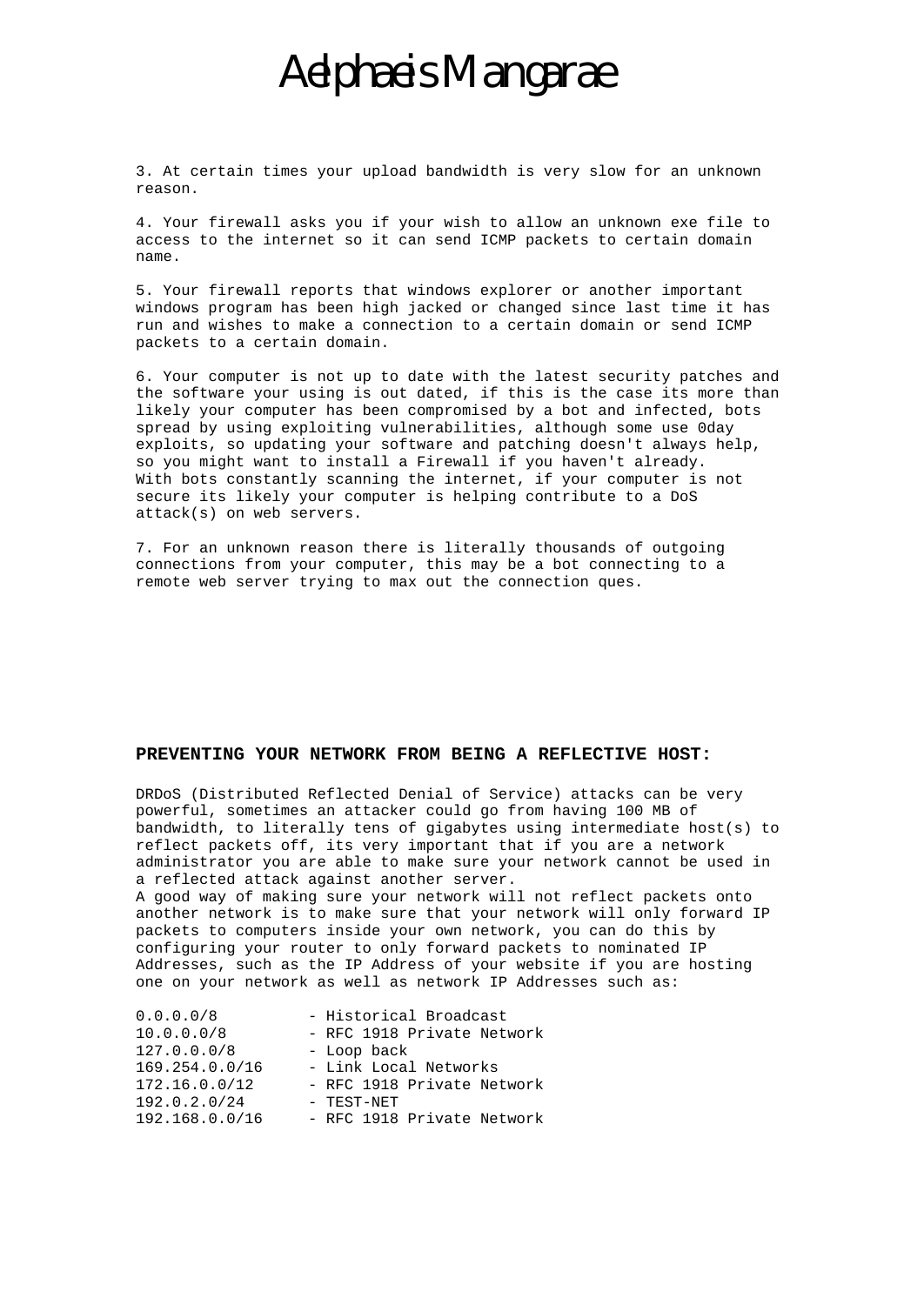$224.0.0.0/4$  - Class D Multicast 240.0.0.0/5 - Class E Reserved 248.0.0.0/5 - Unallocated 255.255.255.255/32 - Broadcast

If you are using NAT (Network Address Translation) make sure you set filtering up properly between your NAT device and your ISP. If you have your network setup its a bad idea to have Directed Broadcast enabled, having Directed Broadcast enabled is basically asking for someone to perform a reflective attack using your network, disabling Directed Broadcasting should stop all the machines connected to your network from replying to the same packet, hence prevent amplification of a DDoS attack. After securing your network against reflective attacks its a good idea to test out your network, the following websites can test it for you:

http://www.netscan.org http://www.powertech.no/smurf/

Beware though, if your website does reply to reflective packets and can be easily used in a reflective attack it will be added to a black list of networks which attackers can use for amplification so make sure you secure your network if for some reason your network can be used in a reflective attack.

Also its always a good idea to have a Firewall or IDS on each of the machines on your network, not only will it make your network less prone to reflective attacks, it should also help secure your network against hackers.

By default the following systems have Directed Broadcast disabled meaning they cannot be used to reflect packets off:

Cabletron SSR FreeBSD Microsoft Windows Workstation & Server 3.5 & 3.5.1

However in the following systems Directed Broadcast is enabled by default.

Windows NT 4 Cisco Bay

Its very important if you are an administrator of a large network of even a small network that you disable Directed Broadcast so that packets cannot be reflected off your network, unless Directed Broadcast is needed, at which time you filter where the packets on your network are allowed to go carefully.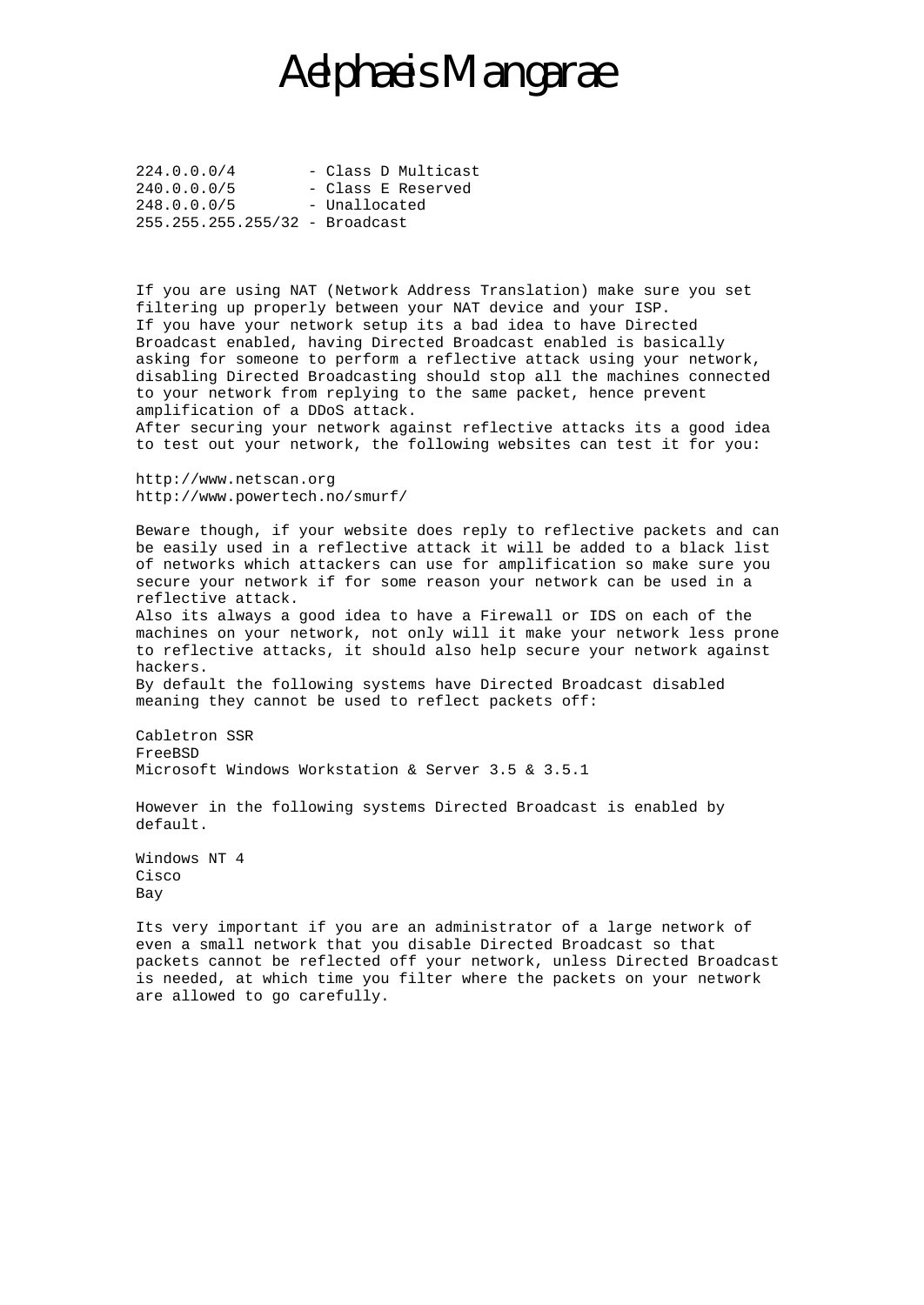#### **YOUR SERVER IS BEING ATTACKED, WHAT NOW?:**

Denial of Service attacks are very hard to prevent, especially if your not sure what your attacker is going to use against your server, but what if your server is being attacked, right now! Well there are some things you can do, to temporarily prevent the attacker from slowing or shutting down your server.

If the attacker is flooding your server(s) with ICMP packets an obvious fix to this would be to make sure your server does not reply to ICMP packets, which it shouldn't if you have a firewall installed which of course you should of in the first place. Microsoft recently made it so there website (microsoft.com) no longer replies to ICMP packets.

If your attacker is maxing out your connection ques, you could easily fix this by setting the amount of connections per IP Address to 1 connection, or blocking the connections from the IP Addresses that the infected machines are using (machines infected with bots.)

The attacker may be maxing our your website server by setting his or her bots to download a certain object multiple times, again this can be stopped by banning the IP Addresses of the bots. You could possible delete the object which is being downloaded or move it to a different place on your server, this would stop the attacker temporarily, of course its likely the attacker may find the location of the object again and set his bots to download or access this object continually, but moving the object(s) multiple times may deter the attacker.

Another way the attacker may max out your service is by accessing a service on the service many times, this service may be one that isn't used that often, if you find the attacker is accessing a service which you rarely use, disable the service (at least while the DoS attack is going on.)

It's very important to have as little services as possible running, and during a DoS attack it might be wise to switch of services such as FTP.

The last method of all an attacker users to slow down or freeze a server is exploiting a Denial of Service vulnerability in a piece of software your web server is running.

It's very important (as i have probably mentioned many times) to keep your software up to date, Denial of Service vulnerabilities are found in software all the time, even web server software like Apache, you might want to subscribe to a security mailing list like Bugtraq, so you can keep up to date with all the latest vulnerabilities that are found.

#### **CATCHING THE DDOSERS:**

Many people let DDoS attacks happen and afterwards they do nothing about investigating the attack, if you are attacked it is possible to track down and apprehend the ones responsible for the attack, most of the time, the people that are launching Denial of Service attacks are just script kiddies and know little about what the tools there using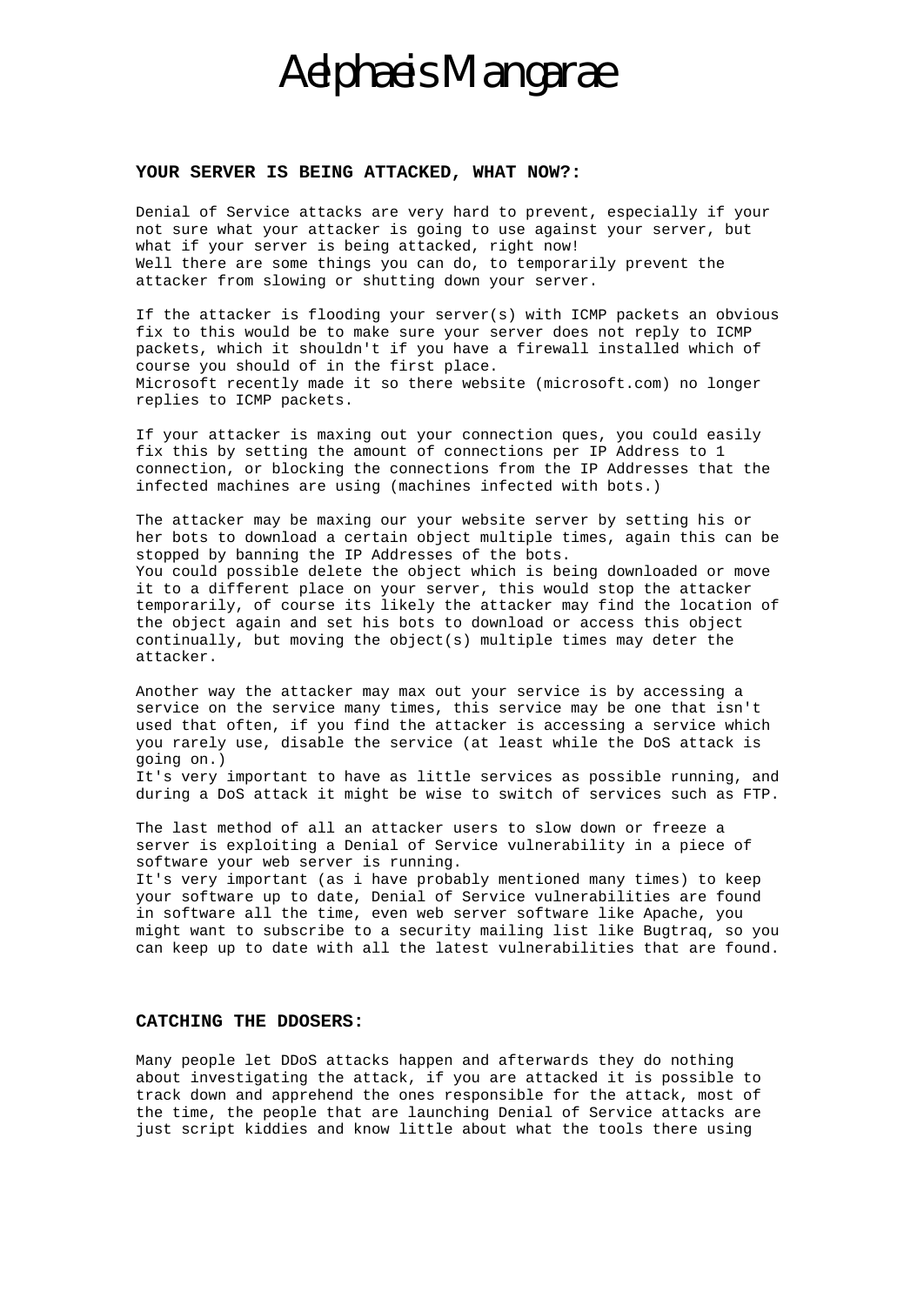actually do, so it's easy to track some of them, below are some steps you can take to take down attackers.

1. Have a look at where the DoS attack is coming from, you will probably notice it could be coming from thousands of IP Address, most of the IP Address won't change because the infected machine is on an ADSL connection, now assuming the attacks bots cannot spoof/fake the packet headers the IP Address your seeing should be correct, do a Whois on several of the IP Addresses, get into contact with the ISP's that are providing service to the infected machines and email them asking them for the email address of the owner of the infected machine, or possibly ask for the ISP to tell the owner to contact you. Once you have talked to owner of the infected machine, help him find the bot that is installed on his or her computer, this may be as simple as asking them to install an anti-virus program, get the owner of the infected machine to send you the bot.

2. You now have the bot, a bot which was used to launch attacks on your web server, it's not time to track the owner of the bot. You will need the following things to have a chance of tracking the bot master.

Packet Sniffer (I recommend Ethereal http://ethereal.com) The Bot Computer to infect bot with Netstat or program for viewing IP & DNS traffic (Optional) IRC Client

Ok now infect a machine with the bot you have got, it's best to disconnect the computer from the internet first, now start up Ethereal packet sniffer, start sniffing for packets leaving your computer. If you do not know how to set up Ethereal, here is a tutorial http://example.com/etherealtutorial.html

Now connect your computer to the internet, your packet sniffer should now show programs accessing the internet and the packets they are sending, i recommend that you have no other programs accessing the internet except for the bot.

Now you should notice the bot connect to an IRC server and send a password, well you should see the in the packet sniffer the server is connecting to and what its sending, so just look for some sort of URL probably a URL like no-ip or something sort of static DNS software, you should now have the IRC server and the password for it, which of course can be very useful, it's possible when packet sniffer you may of got garbage data, some bots show data that is not correct to confuse someone trying to track down the bot master, however the correct server of the bot should be there somewhere, a friend of mine who was trying to track down a bot network said the packet sniffer was showing the bot downloading an .swf, this was most probably the bot trying to confuse my friend.

I also must note sometimes bots download .txt files that contain information about the IRC server is must connect to, if this is the case your very luck, because all you need to do is find that txt file and download it from the web server hosting it, and bingo you have the IRC server information, sometimes the bots appear to download other file types such as .jpg however these files may contain the IRC server information just like a txt, it may be possible to open these files up in Notepad and find some interesting information inside.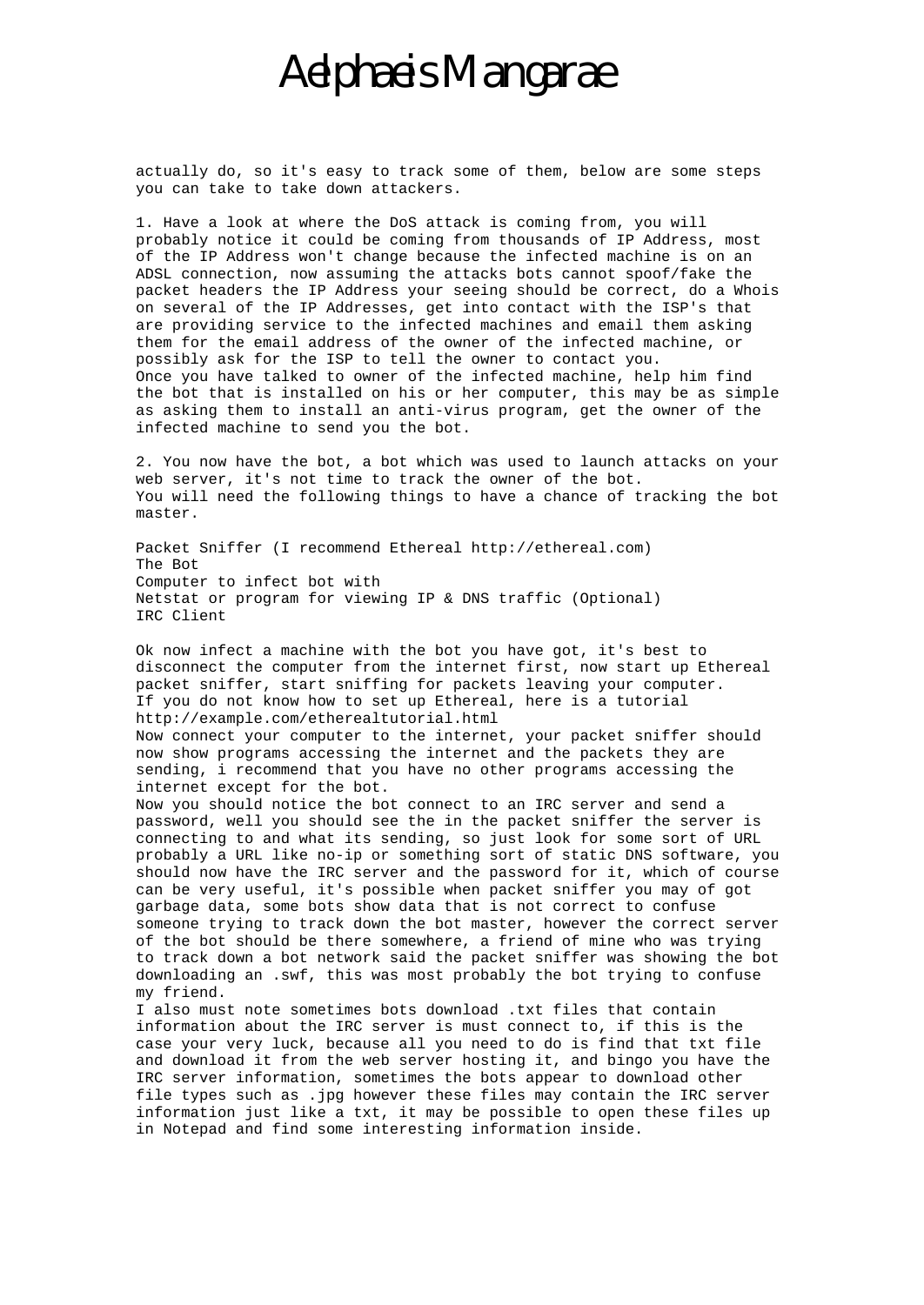It's also possible you may not need a packet sniffer for this, you could simply wait for the bot to connect to the IRC server and use a program like Netstat (comes with Windows) to check your TCP/UDP connections and check for a connection to an IRC server, bots normally connect to IRC servers on port 6667 (default IRC.)

3. You now have information on the bot server, congratulations, its now time to have some fun or if your just a network admin shutdown this bot network, before logging into the IRC room i suggest you find some information on the bot, the chance's are this bot you have is detected by Anti-Virus programs, if not you can solve this, by mailing it off to all the Anti-Virus companies, here are some links where you can get some information on contacting Anti-Virus companies to send them viruses:

#### **Kaspersky:**

http://www.kaspersky.com/contacts

#### **Trend Micro(PC Cillin):**

http://subwiz.trendmicro.com/SubWiz/UndetectedMalwareform.asp?TMsessionid=F1862F527EDA4DDEAF07CC9154AFB956&proc=7

#### **H+BEDV** (**AntiVir):**

http://www.free-av.com/images/buttons/contact.htm

#### **Panda Software(Panda Anti-Virus):**

http://www.pandasoftware.com/about/contact/

after you have sent the bot to the Anti-Virus companies, you have already accomplished a lot, when you send the virus to Anti-Virus companies you should ask them very nicely if they could tell you information about the bot, they might reply and tell you information about the bot, maybe information about the IRC server and such, if for some reason you were unsuccessful in obtaining it before, the Anti-Virus companies may of found out details about the bot for you. Now that Anti-Virus companies detect this bot, the chances are the persons bot network will soon dissapear, most of the infected machines are probably running Anti-Virus programs but failed to detect it before, because the bot was no in the Anti-Virus programs database, sending a bot away to an Anti-Virus company can be an effective way of shutting down a script kiddies bot network. Now if you got a response for Anti-Virus companies they will probably reply to you and tell that that the bot you sent them is a variant of some other bot (often the case), the commands the bot uses will be publicly available, all you have to do is search Google for Example: Agobot bot commands Sure enough you should come up with some results, and find information on the bot, now its time to log into the IRC server, open up and IRC client, connect to the network the bot uses and type in /join #channel password That should log you in, once in check the names of the bots and log out, if the notice the bots have names like Bot1 Bot2 Bot3 Bot4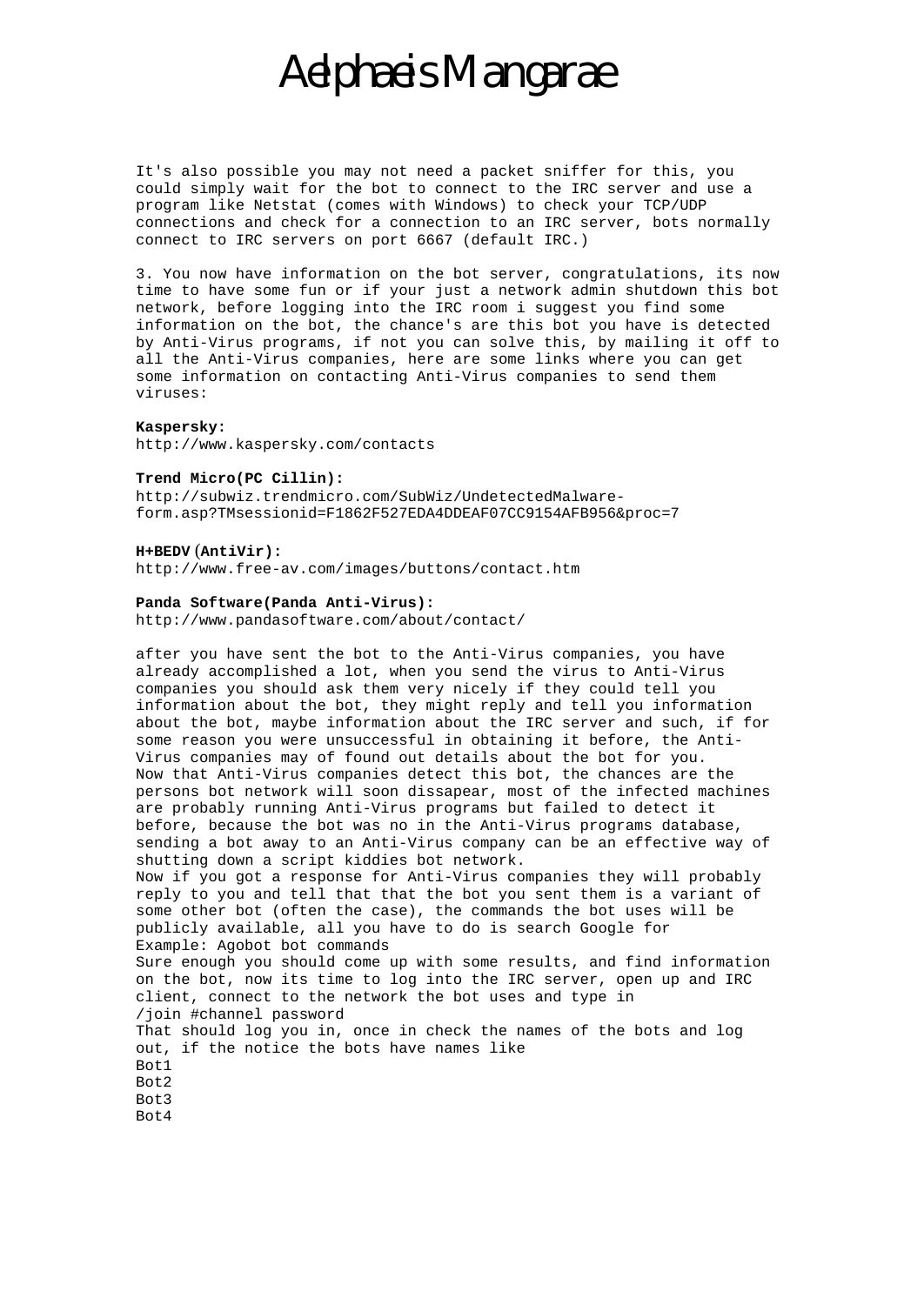And such, change your name to something like Bot1061 Then login, its a good idea to wait in there, sure enough later on the bot master will come in and be unaware your watching his every move, if you wanted to be very nasty it may be possible to steal his bots by updating the IRC channel they connect to, or sending an uninstall command to all his bots (very few bots have uninstall commands.) You may wish to log everything the bot master does and threaten to use it against him, if he does not stop attacking your web server.

### **CONCLUSION:**

After reading this information text you should have a brief idea of how Denial of Service attacks work, how to stop them and even how to trace the ones responsible.

Denial of Service attacks are hard to stop when they are happening, the best way to prevent Denial of Service attacks is to make sure the attackers never have the army of bots to attack with in the first place, you can help stop Denial of Service attacks by making sure none of your computers are infected with bots and making sure your network cannot be used as an **Intermediate host** for a DoS attack.

### **GREETZ:**

#### **Greetz to**

syst3m of cha0s, htek, TGS, HackJoeSite and The Media Assassins.

### **USEFUL LINKS:**

**http://www.securitydocs.com/library/2652 http://www.astalavista.com/?section=dir&cmd=file&id=2164 http://www.securitydocs.com/library/2616 http://www.astalavista.com/?section=dir&cmd=file&id=1705**